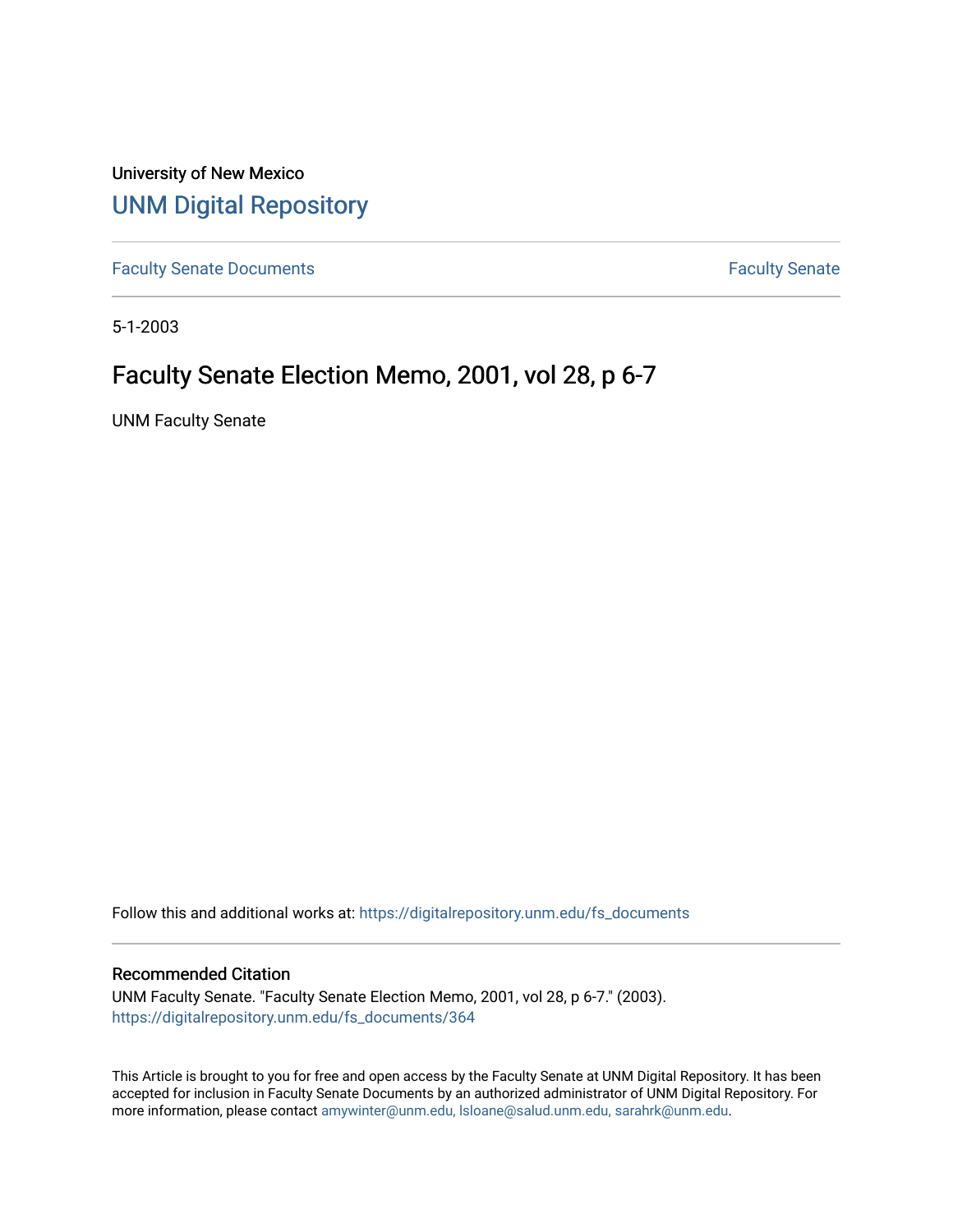

### 'The University of New Mexico

Office of the Secretary Scholes Hall 101 Albuquerque, NM 87131-3386 (505) 277-4664

## April 30, 2001

| TO:             | <b>UNM Faculty</b>      |  |
|-----------------|-------------------------|--|
| FROM:           | <b>Vivian Valencia</b>  |  |
| <b>SUBJECT:</b> | <b>Faculty Election</b> |  |

Listed below are the results of recent elections for members of the Academic Freedom and Tenure Committee, Committee on Governance, and at-large members of the Faculty Senate.

**ACADEMIC FREEDOM AND TENURE 2001-2003**  Lynn Beene (English), Guillermina Engelbrecht (Education Specialties), Stanley Handmaker (Pediatrics), Jacqueline Hood (Anderson Schools of **Management),** Eric Nuttall (Chemcial & Nuclear Engineering), Sherry Rogers (Cell Biology & **Physiology), and** Betty Skipper (Family & Community Medicine)

Previously elected members with 2000-2002 terms are: Melissa Bokovoy (History), Andrew Burgess (Religious Studies), Dorothy Clough (Nursing), John Gluck (Psychology), John Omdahl (Biochemistry &. Molecular Biology), Virginia Shipman (individual, Family & Community Education).

**COMMITTEE ON GOVERNANCE 2001-2004**  Colston Chandler (Physics & **Astronomy)** 

**AT-LARGE SENATORS 2001-2003**  (General Library)

Steve Block (Music), Beverly Bunis **(Sociology),** Lee Francis (Native American Studies), Harry Llull

Previously elected members with 2000-2002 terms are: Dorothy Baca (Theatre & Dance), John Geissman (Earth & Planetary Sciences), Andrew Mehalic (Radiology), Harriet Smith (Obstetrics & 6

Gynecology).

**(Newly elected school and college senators are highlighted on the reverse.)** 

*University Secretare* 

ns Results

Previously elected members are: Susan Deese-Roberts (General Library), Harold Delaney (Psychology), Dan Wascher (Orthopaedics).